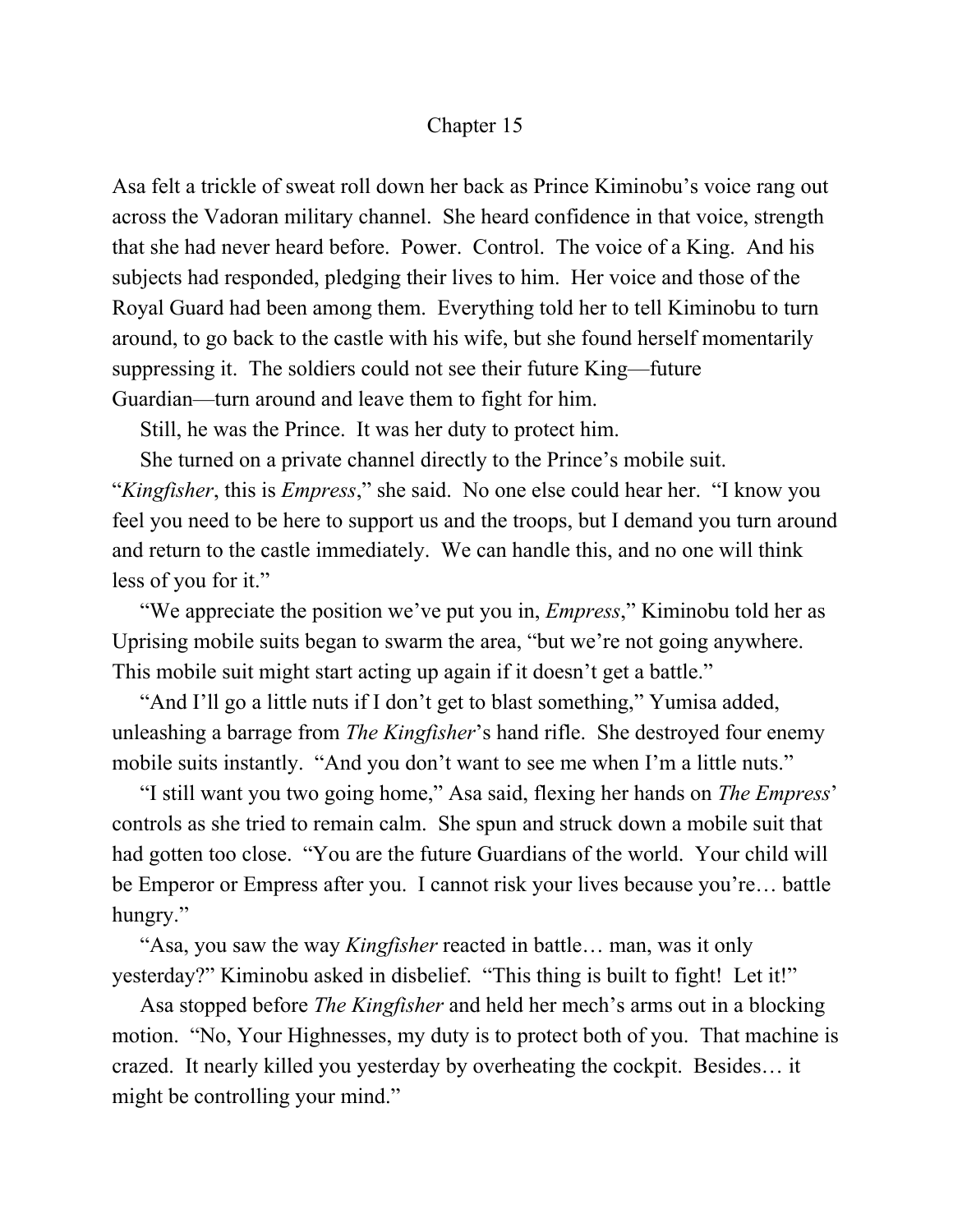"It is not controlling my mind," Kiminobu told her, and she could hear a little growl in his voice. "If anything, my mind is controlling it."

Asa paused at that statement.

"I still think you should go back to the castle and make sure it's safe," she told him, remembering why she was talking to him. "Please, your Highness—I'll be able to concentrate on this battle better if I don't have to worry about—"

Asa's voice went silent.

"Boy, she talks too much," Yumisa told Kiminobu. "Is she always that bossy?" "Did you just cut her *off*?" Kiminobu asked in disbelief.

"She wouldn't shut up and there's a battle happening!" Yumisa told him as she blasted more mobile suits down. "You want to talk about distracting!"

"You *don't* cut Asa Ikehara off for any reason!" he told her, and he almost started laughing. "Oh, you're going to pay for that once we get back to the castle."

"After the battle?" Yumisa asked hopefully with a gleeful smile.

"Oh, of course after the battle," he said as if she were crazy.

He piloted *The Kingfisher* into a group of Uprising mobile suits, and Yumisa started blasting them with the mech's main gun. "So, I don't cut off Asa Ikehara for any reason, huh?" she asked.

"Nope," he told her.

Yumisa growled in the back of her throat and turned the communications back on.

"—the two of you getting yourselves inadvertently killed by enemy mobile suits! All it would take is one lucky hit and—Hey, where are you going?" Asa demanded as *The Kingfisher* flew past her and into the thick of things. "Don't ignore me when I'm yelling at you!"

"So, tell me about this simulator incident," Kiminobu told Yumisa.

Asa turned to go after *The Kingfisher* and was confronted by a large, black mobile suit that was twice the size of her own with thick, metal plating that made it look like some kind of ancient golem. There was nothing sleek about the mobile suit. It was built for combat—it was built for destruction.

"We meet again," a familiar voice said. "We never did finish our last dance."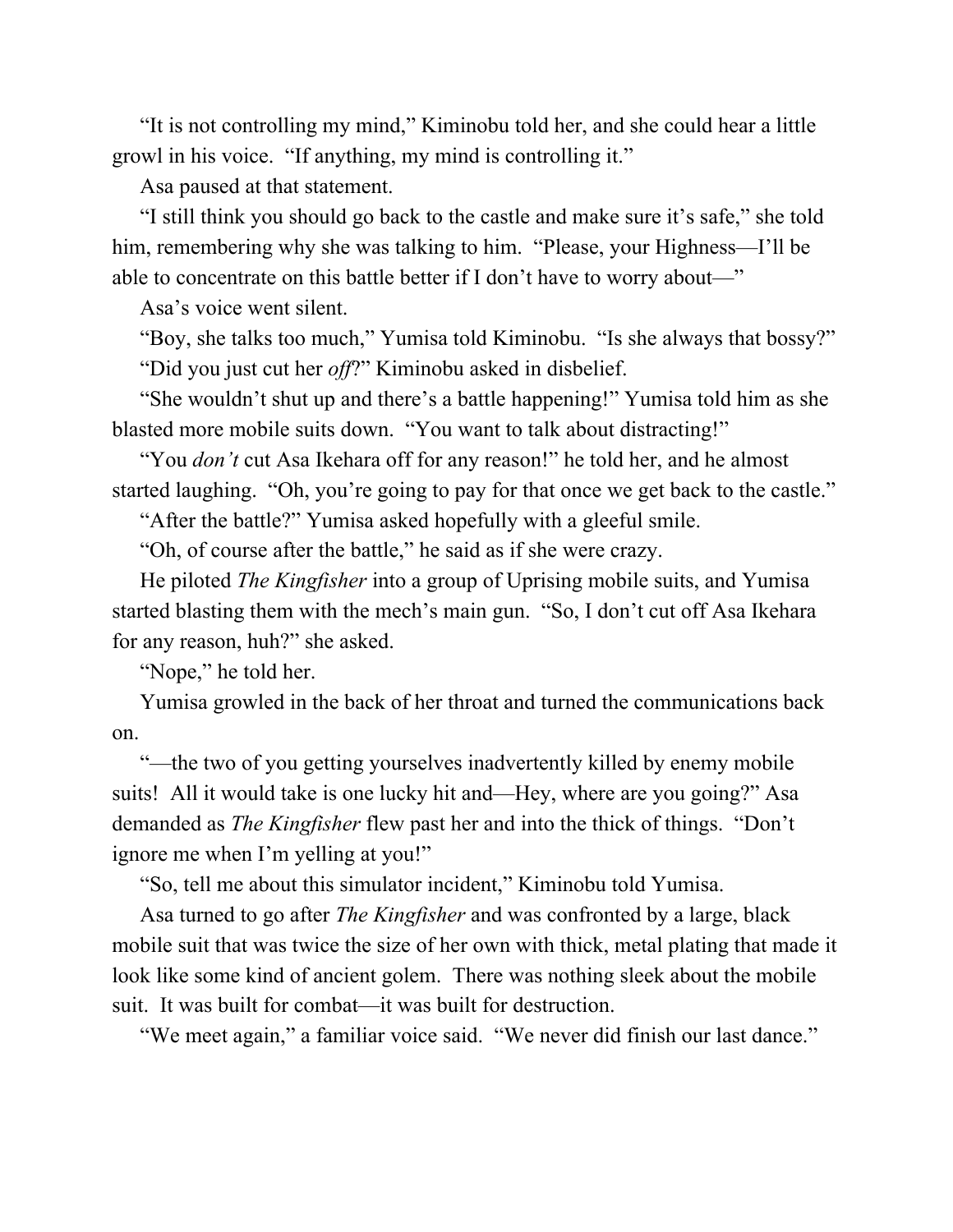"I see you're in a different mobile suit today," Asa said, scanning him quickly. "It still won't do you any good. I'll take you down just as easily as I did yesterday."

"I don't think so," Dietang Arnea said. "And you didn't take me down yesterday. You're at a serious disadvantage now, though. These suits were built to destroy your Nexus suits, and they're programmed with our battle data from yesterday."

"Trying to scare me?" Asa asked. "You'll have to try harder than that."

Dietang reached behind his back and withdrew another heavy, clubbed, spiked mace off his mech's back with his mech's right hand and slammed it threateningly into his mech's left. For good measure, he started running energy through it. "Is this hard enough?" he asked. "This can damage even your mobile suit."

"Seen bigger," Asa said, running another quick scan. "Or are you just trying to compensate?"

"Honey, I have nothing to compensate for," he told her with a grin. Then his grin fell. "Wait, that doesn't sound right."

"Sounds about right to me." Asa drew two katana-type swords off her mech's back and held them crossed before her. "Now if you'll excuse me, I've got to take care of you quickly so I can go save my Prince from doing something stupid—like listening to his wife." Asa charged Dietang's mech.

## \*\*\*\*\*

Shiori scanned the battlefield, keeping an eye on where all of the other Royal Guards were in proximity to herself. Mostly, though, she kept watch for *The Kingfisher* because she knew the other guards were skilled pilots and warriors. The Prince, however, was a completely different matter, and she knew Asa would yell at her if Shiori let anything happen to Prince Kiminobu.

Shiori hated getting reprimanded.

It wasn't that Asa would do anything terrible if reprimanded one of her troops. She would just get that disappointed look that no one liked to see on her face, especially Shiori.

She came up behind two mobile suits that were battling other Vadoran soldiers and grabbed their heads, smashing the two mobile suits together until they dropped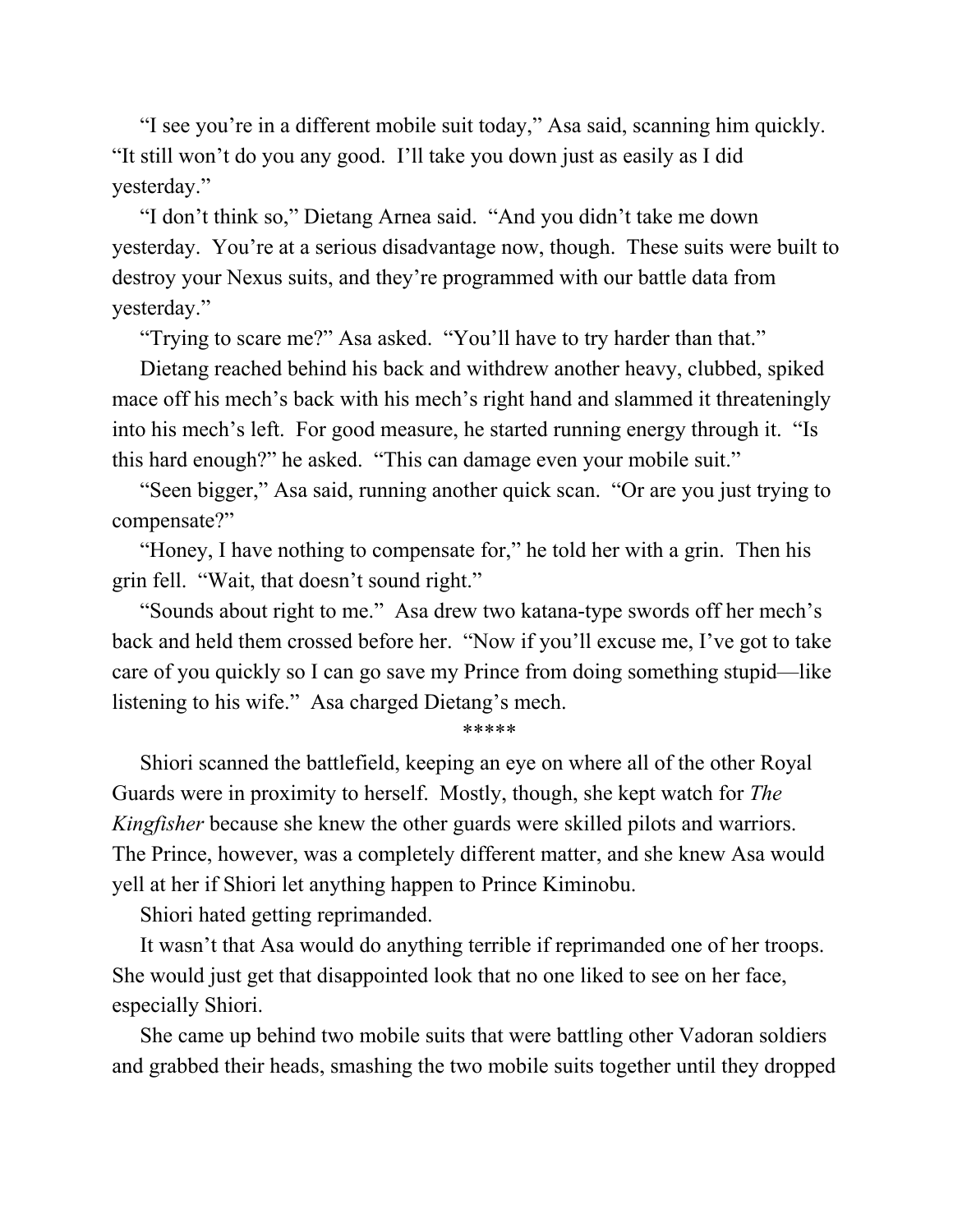from the sky. The two Vadoran soldiers thanked her and then flew off to find others to fight. Shiori loved cracking mech skulls. She didn't know why.

Shiori had been a low-ranked pilot in the Vadoran military when Asa called her to her Captain's office one day to talk to her. Shiori had walked to her office on shaking legs, wondering how she had screwed up. To her surprise, Asa was pleased with her piloting skills and offered her a position on Prince Kiminobu's Royal Guard. Shiori immediately accepted, mostly because she would get more comfy quarters and she'd be around the Prince—a lot. This was before his accident, but she had plans of bedding him once he turned eighteen even back then. It was a long shot, sure, but she had a body any teenage boy would want to get his hands on.

Then came the day the Royal Guards went with the King and Queen to get the Nexus suits, and she saw *The Atlas* for the first time. Kii said Shiori had heart-eyes when she first saw the mech, and Shiori did not doubt her. *The Atlas* was the greatest mobile suit she had ever seen, and she had piloted quite a few. Nothing handled like it, however. It was almost as if *The Atlas* had been made for her.

She spun her mech to avoid incoming enemy fire and launched an assault of her own that destroyed the enemy mobile suits easily. Her eyes drifted back to the IFF screen and she saw that she was getting too far from *The Kingfisher*. She spun back towards him just as she saw a large Uprising mech about to pounce on her Prince. She pulled up, aimed, and when she got a target lock, she fired.

\*\*\*\*\*

*The Kingfisher* spun and brought up an energy shield on its left arm that blocked the Uprising mech's energy sword. The energy surrounding the sword struck the shield, knocking the Uprising mech backwards several feet. The pilot growled.

"Double pilot system," he commented. "He saw me coming."

*The Kingfisher*'s gun came up and began firing at him instantly before he could fully recover, and he had to dodge aside, but a few shots still struck his mech's right arm. Then he had to bring his arms together to block an assault of tiny missiles that seemed to come from every part of *The Kingfisher*'s body and struck his mobile suit enough to send him flying away again, even though he braced himself for the impact. He was about to fly towards the Vadoran mech again when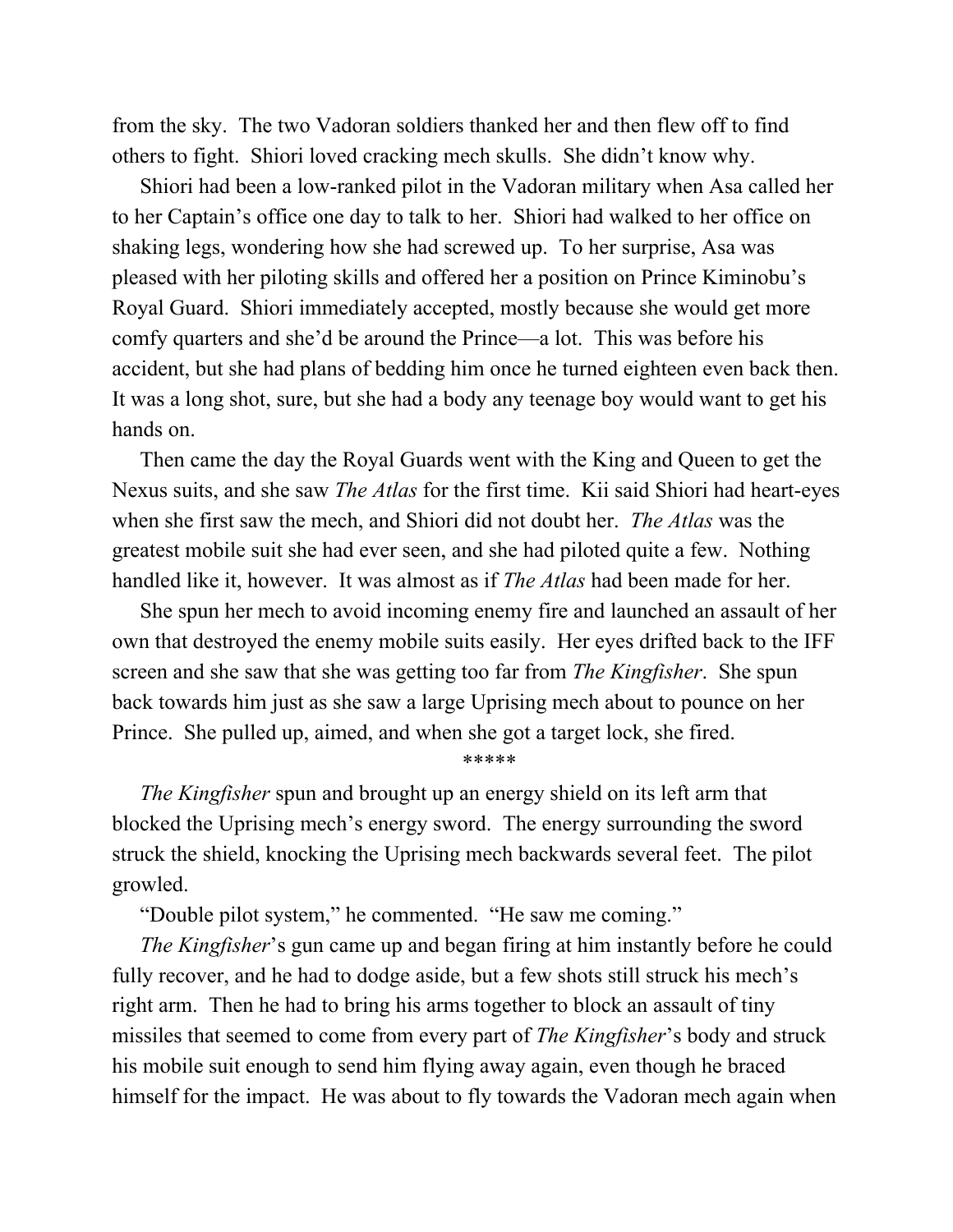he was struck from behind by another assault, and his mobile suit's head spun to see *The Atlas* heading for his position.

\*\*\*\*\*

"He's in trouble now," Yumisa commented as she saw the Royal Guard heading for the mech. "But we can take this guy easily before they get here."

"Probably," Kiminobu said, shaking his left arm to erase the numbing from the impact of the energy mace against *The Kingfisher*'s shield.

Yumisa saw five enemy mobile suits heading for them, and she pulled the trigger. The gun in their mech's right hand fired and blew them away quickly in a single sweep of its weapon. She howled delightedly as the enemy suits fell from the sky.

"Down on your left," Kiminobu said as he watched for the mech's next attack.

"I see them." She launched a deluge of missiles towards them from *The Kingfisher*'s left arm. "Wow, this thing is packed with weapons!" she admired. "How are you holding up? Are you okay piloting this monster now?"

Kiminobu held up the shield arm to ward off another missile attack from another group of Uprising mechs that were coming to help their leader. He grunted as he felt the impact on his own arm again. "Feeling with this thing isn't as much fun as I had hoped it would be," he told her. "In fact, I'm pretty sure I don't want to feel with this helmet ever again. Missile strikes are like wasp stings."

"Gotta take the bad with the good," she told him, but she was glad to hear that he was seeing the bad in what he had wanted from *The Kingfisher*.

Kiminobu looked down at his arm and saw that it was smoking slightly from the missiles' explosions. "Yeah, tell me about it."

"Your Highness, are you all right?" Asa asked worriedly. "That was quite an impact!"

"A little singed but fine otherwise," he responded. "How are you holding up?" he asked as Asa confronted Dietang's mech again.

"Me?" Asa chuckled. "This guy is nothing. Look, I want you and the Princess to start making your way back towards the protection of the castle. There's a lot more enemy mobile suits than I was expecting, and we need to keep you two—"

Her voice fell silent as Yumisa cut the communications again. "Whether she likes being cut off or not, her voice is very distracting during a battle," she said.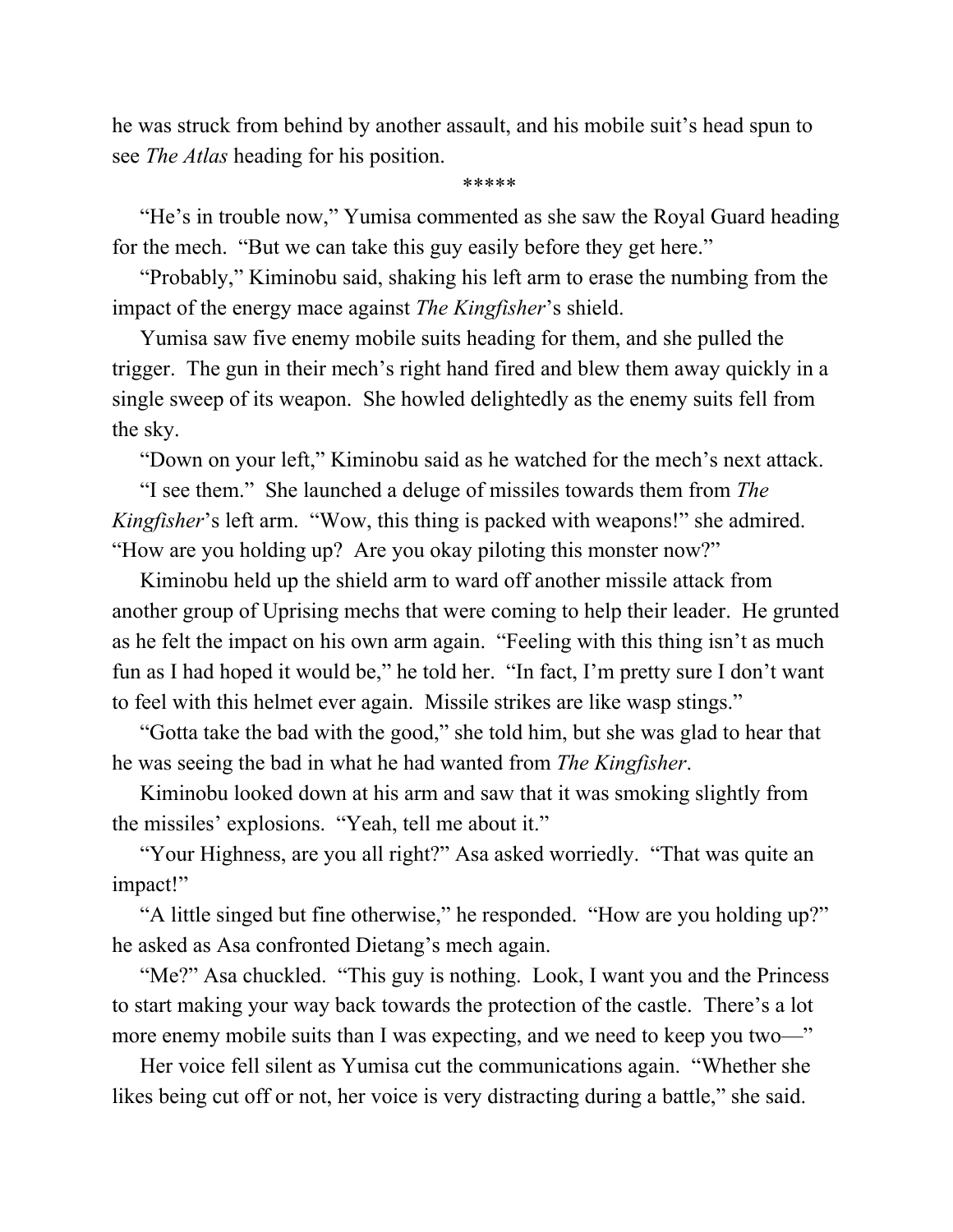"And we're not leaving," she told Kiminobu. "They need us. *The Kingfisher* is more powerful than the other Nexus suits put together! This thing is *making* replacement ordinances as we're fighting!"

"What?" Kiminobu asked with wide eyes. He looked at his heads-up display.

"We started the fight with a thousand missiles," Yumisa told him. "We still have a thousand missiles. I don't know where your parents got this mobile suit, but it's simply amazing!"

"It can't replenish itself," he said, looking at her through the HUD. "That's not possible."

"It's either that, or the count is broken," she said with a shrug. She fired more rounds from the mobile suit's machine gun. "At least I understand how laser blasts can replenish themselves, but not missiles!"

"Well, just don't go too wild with the missiles… for now," he told her. "Concentrate on the gun. You seem really good with that," he said as she picked off another mobile suit in flight. He turned the communications back up so he could hear the battle.

"But missiles are more fun—and destructive!" she said gleefully, launching another dozen or so from *The Kingfisher*'s chest. More enemy mobile suits fell.

Yumisa's cackling laughter filled the communications channels of every mech in the area, Vadoran and Uprising alike.

\*\*\*\*\*

"Somebody shut that woman up!" Dietang growled as Yumisa's voice filled his comm channel. He boosted back, away from *The Empress,* who was confronting him.

"Trust me, I've tried," Asa told him. "It isn't going to happen."

"I heard that!" Yumisa barked at her through the outside speakers.

"Just making sure you hadn't cut me off again," Asa told her. "Lieutenant. Seno, get over here!" she told Shiori on a direct line. "You take his left, I'll take his right. If we can take him down, the other mobile suits might fluster."

"You go protect the Prince," Shiori told her. "*Atlas* can handle this guy all by itself—though, honestly, I don't think the Prince needs much protection," she said as she watched more missiles fly from Kiminobu's mech and annihilate a few dozen more Uprising soldiers.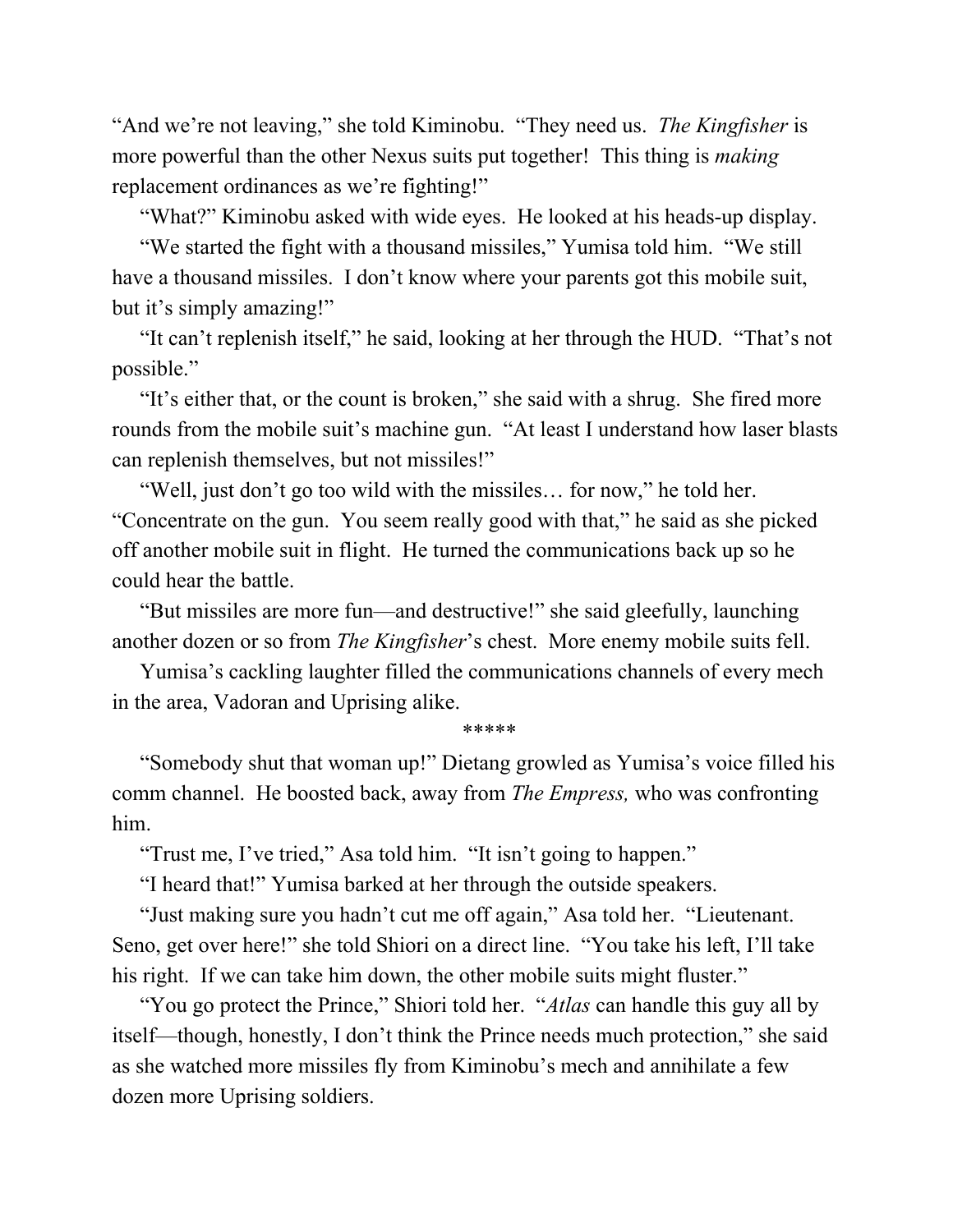"Only from me if he doesn't do as I say," Asa said, making sure the Prince heard her warning. "Are you sure you can handle this guy? I think I do need to go knock some sense into that wolf-eared little trollop."

"Go, I've got this guy," Shiori said confidently.

"New dance partner," Asa told Dietang, "but don't worry, I'll be back soon enough, if there's any of you left. You'll have to excuse me, but I need to go spank my Prince." *The Empress* flew away from Arnea's mech.

"How much trouble is your Prince in?" Arnea asked as he sized up his new opponent.

"Eh, he'll be fine," Shiori told him as she scanned his mech.

"Good, because I need to take you out. You'll have to forgive my brashness, but my father always taught me to take down the biggest kid in the yard if you wanted respect—and you're the biggest here—well, second-biggest, at any rate. *Kingfisher* does seem to dwarf you by quite a bit."

Arnea's mech moved with surprising speed, and he gut-punched Shiori's mech, rattling the pilot within. Shiori moved to grab him, but he slipped from her grasp and punched the mech twice between the legs. Shiori groaned as her helmet transmitted that feeling straight to her, and she felt like crossing her legs.

What was *that* sensation?

"You felt that one, didn't you?" he asked. "So the rumors are true."

"What… rumors?" she asked as her eyes uncrossed. "That you're a bastard for hitting a woman where it hurts?" *And why the heck* did *that hurt?* she wondered.

She tried to find him and found him suddenly behind her. Arnea grabbed the leg of Shiori's mech and twisted it, breaking the knee joint before he tore the leg away with an ease that surprised her. Shiori felt her leg go numb for a moment and she screamed with the pain, but then the feeling returned a moment later, as did her mobility

"You broke my mech!" Shiori screamed at him. She grabbed his mech quickly in a headlock and started pounding it with her fist.

Arnea broke the hold and boosted away. "You'll have to do better than that," he told her as he spun around her dizzyingly. "This mobile suit was built to win wars—by itself, if necessary. We were going to mass produce them, but the metal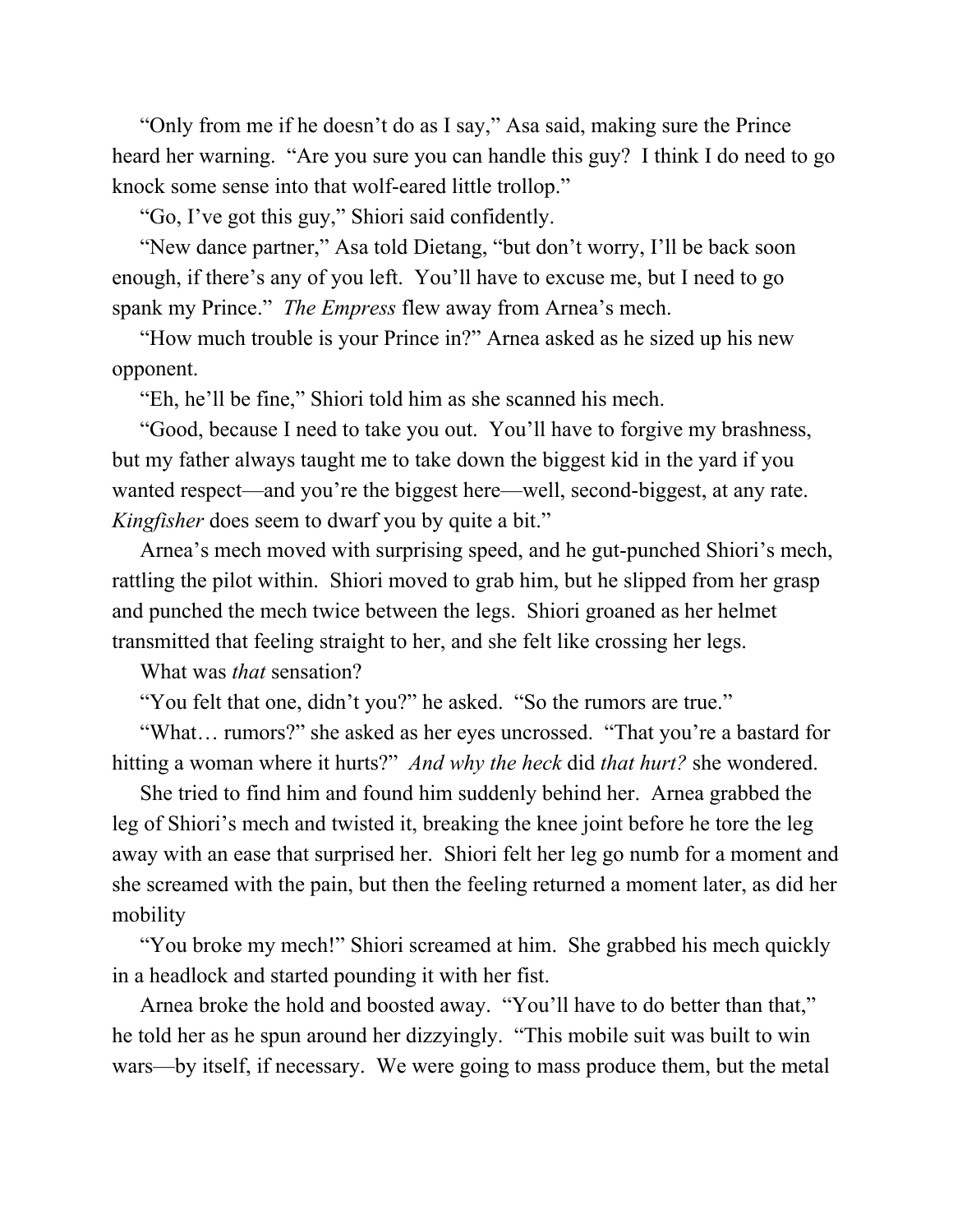required to build this is nearly impossible to find. We were lucky enough to plate this one and those with me."

He stopped and punched *The Atlas* in the stomach, denting the armor like it was bread dough. Shiori coughed as she felt the air get knocked from her, but then she shrieked when she saw red lights starting to coat her mech.

"Stop denting my mech!" she yelled. "Get this jerk off me!" she ordered her friends.

Rumiko and Mizuko arrived quickly and fired at the black mech.

"That thing's huge!" Rumiko told her as she and Mizuko fired everything they had at the mech. "And it and it's companions are armored like turtles! What are we supposed to do?"

"GET HIM OFF ME BEFORE HE DESTROYS MY PRECIOUS *ATLAS*!" Shiori screamed at the top of her lungs.

"Keep them busy, boys," Dietang ordered the Uprising soldiers who had arrived to support him. "I'm having too much fun with this one."

He grabbed *The Atlas*'s right arm and broke its shoulder before ripping the arm off. He turned slightly and threw it across the sky towards *The Kingfisher*.

\*\*\*\*\*

"I'm coming, Your Highness," Asa told *The Kingfisher*. She got no response. "Your Highness?" she asked again. Her green eyes narrowed. "That little bitch cut me off again!" she screamed, pounding her right arm command console. "Here I was hoping she was going to be a good influence on the Prince, but apparently not! That little bushy-tailed nihilist!" She growled. "If she gets my Prince killed, she'd better die, too, or I'll murder her myself!"

Asa tried contacting *The Kingfisher* again but still got a busy signal. "Answer, Highness, answer!" she screamed.

"Hi there!" she heard Yumisa's overly cheery voice say. "You've reached *The Kingfisher*! Prince Kiminobu and Princess Yumisa are busy kicking butt and taking names right now, so please leave your message after the bark! WOOF!"

"DAMN IT! HOW DID I GET AN ANSWER MACHINE?" Asa cleared her throat and calmed down. "Hello, Your Highness, this is Captain Asa Ikehara with Vadoran Command. You might remember me from the castle because I AM YOUR PROTECTOR! If you happen to get this message before you *die*, please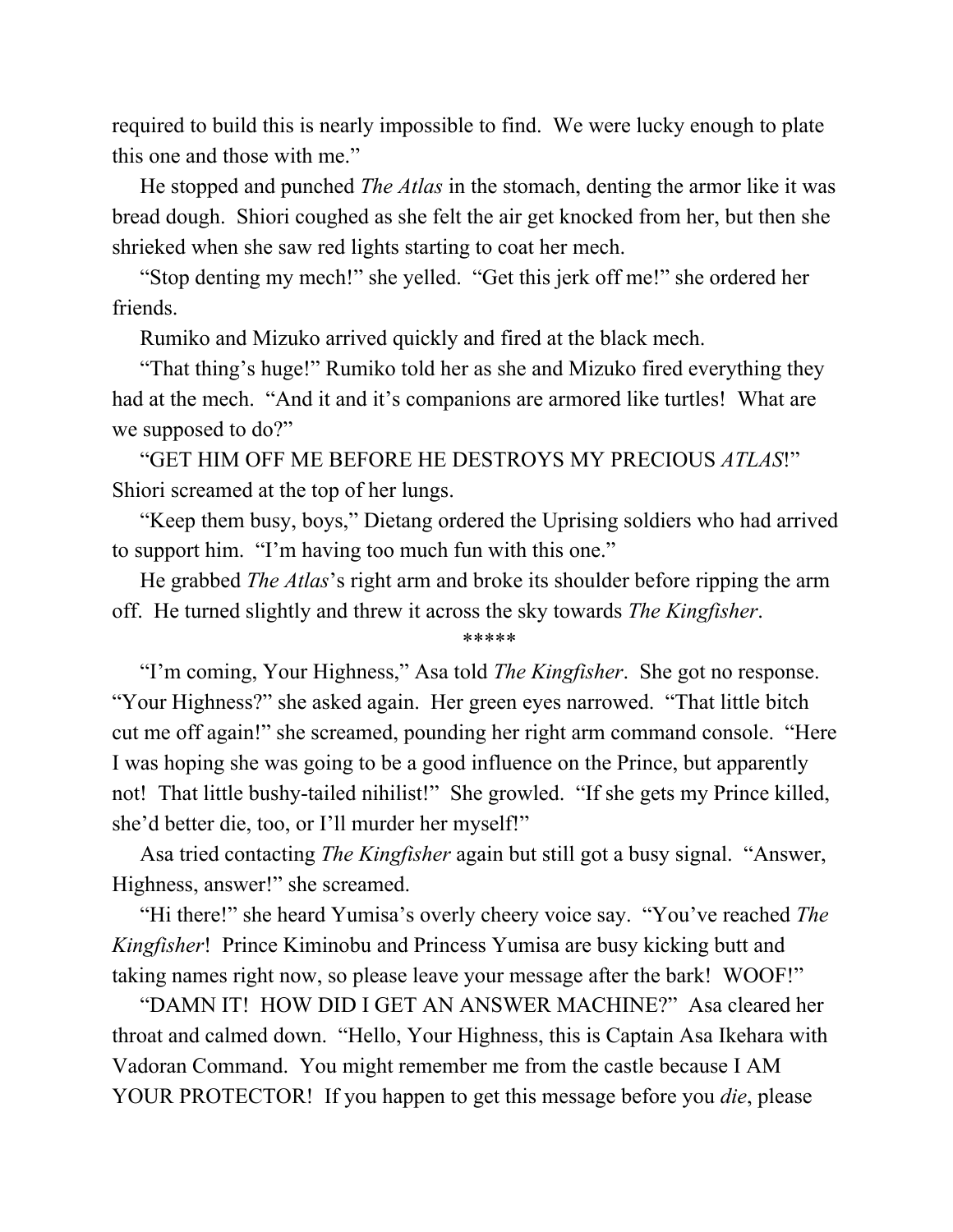know that I will be bringing this breach of protocol before the King. Please call me back when your new wife releases your balls. Thank you!" she said in a sweet, sing-song voice.

Asa cut down three mobile suits that tried to surround her. They exploded and rained metal on the ground below. She barely had to stop her in pursuit of *The Kingfisher* in order to take them out.

"That little Princess's ass is mine when this is over with," she swore. "I'll mount her tail on my wall!"

\*\*\*\*\*

"What the what?" Yumisa barked as *The Kingfisher* dodged aside, *Atlas*'s arm barely missing *Kingfisher*'s left arm as it flew past. She saw in the viewport a mobile suit that had been moving forward to attack them, and she cackled gleefully as the arm smacked it in the head. The mobile suit flailed and fell several meters down. She blew it away with gunfire.

"That's what you get for trying to take us on!" she told him as more enemy mechs began to buzz around them like bees. "Die, Uprising dogs!" she screamed as she fired at more mobile suits, picking them off one-by-one with the pulse rifle she had discovered among *The Kingfisher*'s numerous weapons. She had grown bored with the mech's regular weapon and had pulled it out of a compartment in the mobile suit's leg; once free, it had unfolded to its full length. Once she started using it, Prince Kiminobu was surprised to see what an excellent sniper she was.

"Die! Die! Die!" she said with each shot that took down an enemy mech. She pulled the trigger with abandoned glee. The heads-up display of her helmet tracked with her eyes, and wherever she looked, a pulse blast would go. She trembled with excitement with each shot she fired.

"How are you such a good shot?" Kiminobu asked her curiously. He was glad she was at weapons and not him. "I mean, I know the helmet helps but… seriously, you're good."

"For my fifth birthday, my parents took me to a fair—one of the few occasions they let me out," she said with a tone of bitterness Kiminobu knew he would have to ask her about later. "Being five, everyone thought I was wearing a wolf outfit, which is the only reason my parents dared let me out into public. Anyway, you know that game where you shoot the balloons and win a prize?"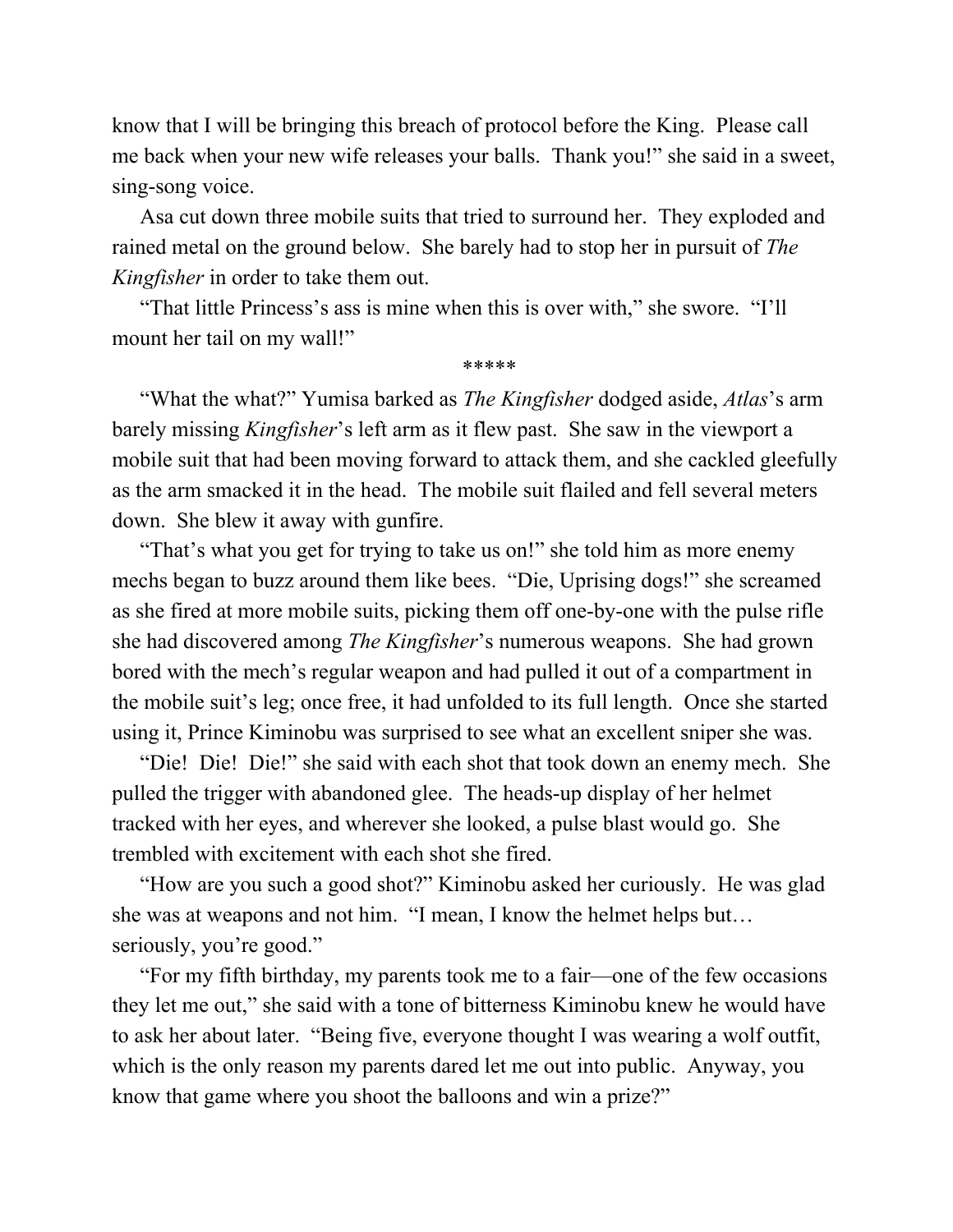"Yeah," he said, having played it a few times himself. He was never good.

"I took home the large stuffed tiger—and it wasn't just because my father was the Emperor," she told him, cutting off his coming comment. "The man behind the counter said he'd never seen anyone shoot as well as I had—and it wasn't just because I was the Princess," she again cut him off.

"I didn't say anything," he said, turning *The Kingfisher* to face more enemies.

"Sorry," she said as she blew another mobile suit away. "Most people do. *Poor-little-Princess-can't-do-anything-on-her-own* type stuff. I'm sure you've dealt with it, too."

"Only in terms of ruling," he said, remembering an incident with a townsman when he was fifteen. It had happened on the day his father and mother were away getting *The Kingfisher* and the other Nexus Suits.

Kiminobu spun away from some enemy fire. He found the responsiveness of *The Kingfisher* admirable. Asa had been right: Very minor movements of the controls took the mech wherever the Prince wanted, but he was sure the helmet had a lot to do with it, too.

He smiled down at his beautiful wife, who was firing joyfully. It was nice not having to worry about the weapons so he could just concentrate on keeping both of them safe and out of the line of fire. But even the enemy ammunition he was not able to avoid were reflected by *The Kingfisher*'s shields with very minor damage to the mech and himself.

"On your right," he told her, and he turned to face some more targets, which Yumisa quickly dispatched.

"I love this gun," she said happily.

"Be careful," he reminded her; "it should have a power limit—though nothing seems to have limits in this suit."

"Oh, we're good," she told him. She pressed a button, and some panels on *The Kingfisher*'s body opened before spewing forth another array of small missiles that took out even more mobile suits. She looked around for more enemy suits to destroy and watched as more and more poured out of the command carrier. She growled in the back of her throat. "What did they do, send their whole army for little ol' us?" she asked. "Well, I'm glad these new guys showed up. I was afraid I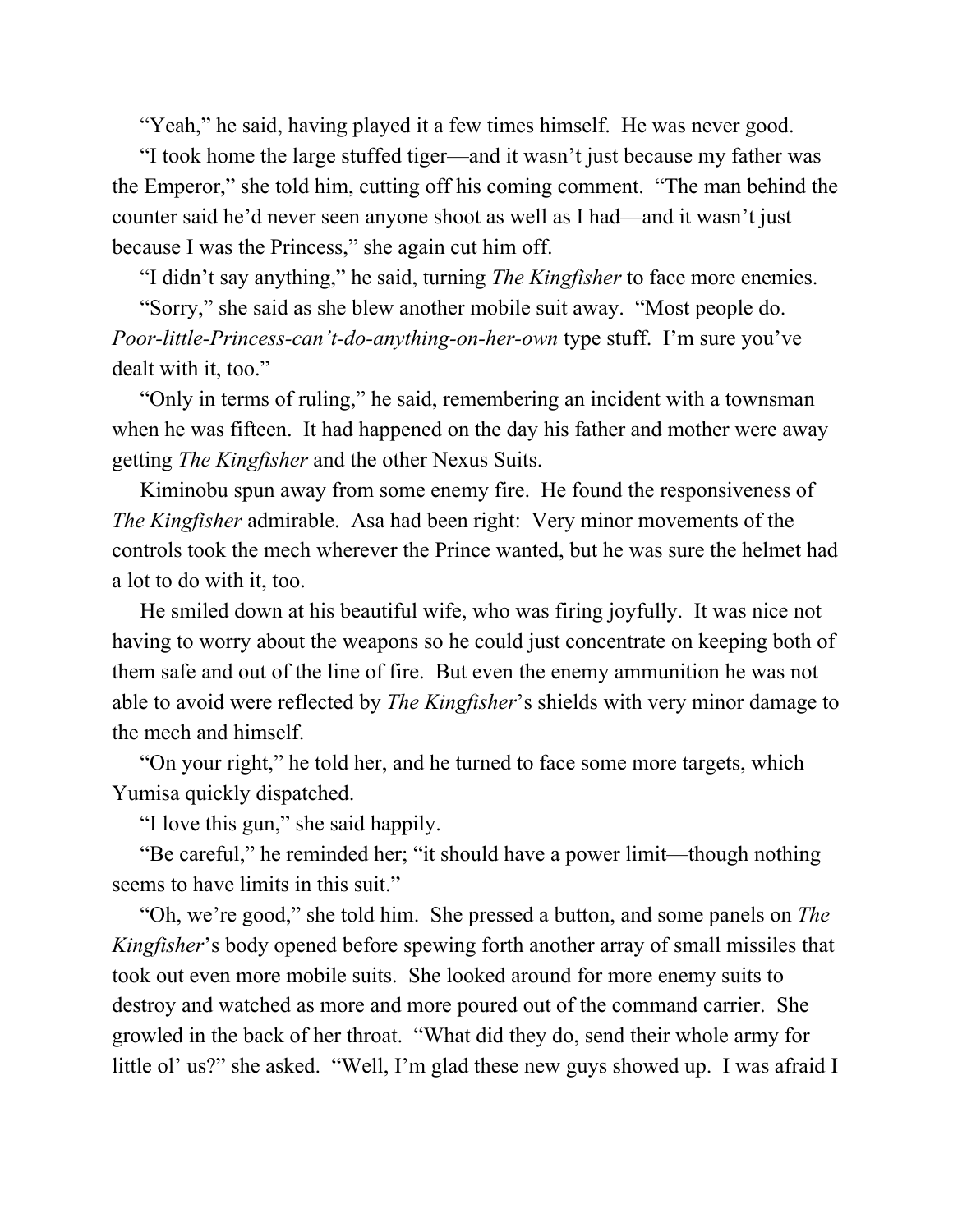was going to get bored or have nothing to kill—though, taking on a command carrier might be interesting…"

"We are *not* taking on a command carrier," he warned her. "I may be dumb, but I'm not suicidal—well, at least not today. On your right!" he warned.

She fired as the words left his mouth. "I saw him."

The mech went down with a giant hole in its shoulder.

She opened a screen that appeared next to Kiminobu, and he saw her looking at him. "So... our first real battle as man and wife is going well, don't you think?" The image fuzzed for a second as *The Kingfisher*'s shields activated to deflect an enemy's attack. Kiminobu winced as he felt the impact. He turned toward the source of the attack with a snarl on his face and she fired. "So, any particular reason you like being called Nobu? I like it, personally!"

He shrugged as he watched the IFF screen. "My family calls me Nobu," he told her as he boosted towards some mobile suits that were trying to sneak up on *The Corsair.* "So you might as well since you're family, now, too."

"That's awesome! No offense, but your name is a bit long to keep repeating."

"Trust me," he said, twisting his lips in annoyance as *The Corsair* easily defeated the mechs he was going after. "Imagine having to spell Prince Kiminbou Takanashi every time you have to sign something."

"Yuck!" Yumisa destroyed another mech that got too close.

"In Kanji," he added. "Trust me, my name takes awhile."

"You'll have to show me sometime soon," she said dreamily. "We don't use Kanji in the Empire. We might have a long time ago, but we got away from it."

"We have, too, except on formal documents," he told her. "Your name would be beautiful written in Kanji, with a few modifications to make it work."

"Modifications?" she asked, giving him a quizzical look.

"Technically, your name would have to be Yumi sa Hase Takanashi to work, but it wouldn't change anything. I'll show you when we get home."

"Sweet!" Yumisa smiled at him again. "Oh, and my middle name is Wakui, after my mom. As for nicknames, I know I told you to call me Misa, but I would much prefer you call me Your Imperial Highness when we're in bed." She winked at him on the screen.

"As long as you call me Your Imperial Highness, as well," he said with a grin.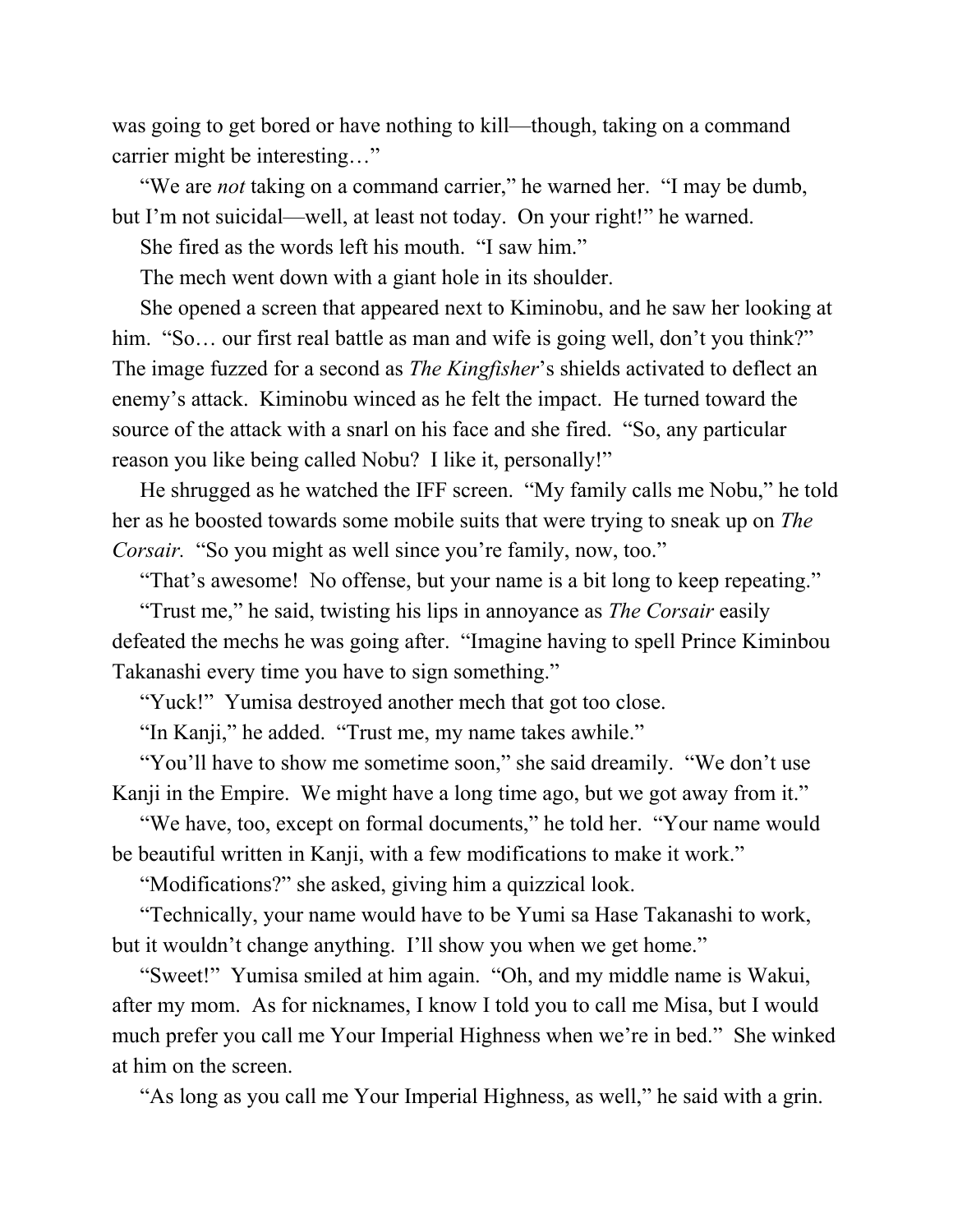"As Your Imperial Highness commands," she replied with another grin.

"Thank you, Your Imperial Highness," he returned. He looked around for a moment as if something didn't seem right. "This is a quiet battle. Where is the comms traffic?"

"Oh, I turned it off awhile ago," Yumisa told him. "It was distracting me. Your Captain is *cranky*."

Kiminobu's eyes widened as he looked up and saw *The Empress* in the main screen, tapping the side of it's head. "You turned it off completely?" he asked, and the world shattered around him. He flipped the communications back on quickly.

"...ANOTHER THING THAT REALLY TICKS ME OFF—"

"Sorry, Captain Ikehara," he said into the mic, "but we had a little technical difficulty with the receiving part of our comms. It's fixed now!"

"That's bull and you know it!" Asa told him. "Unless that wolf-eared little trollop chewed through the wiring! But we don't have time to discuss it now—but believe me, we *will* discuss it! I want you and that little dog-eared wrecking ball to high-tail it back to the castle like you were supposed to do a while ago, and I don't want to hear anything about you outranking me, got it? Your safety is my top priority, not her little kill-fetish! We'll deal with the situation here. Now get going! No excuses! I have to go help Lieutenant Seno."

She boosted away back towards where Shiori's mech was being slowly torn apart. She stopped in front of Dietang's mech, and Dietang stopped his demolition of *The Atlas*.

"Ah, you're back," he said with a pleased tone to his voice. "I was hoping we'd meet again."

He released *The Atlas*, which began to sink to the ground below with the loss of its leg boosters. He knew *The Atlas* was no longer a threat. "One down, five to go," he said, turning his attention to his real prize.

"You'll pay for that," Asa told him, attacking him with her sword. He managed to block it easily with his energy mace. "Lieutenant Seno loves that machine. Because you hurt her, you just gave me reason not to let you leave this battlefield."

*The Empress* kicked away from him, dislodging their weapons with a sonic boom that was probably heard for miles around. *The Empress* turned to block the attack from another green mobile suit and spun to the left before she grabbed its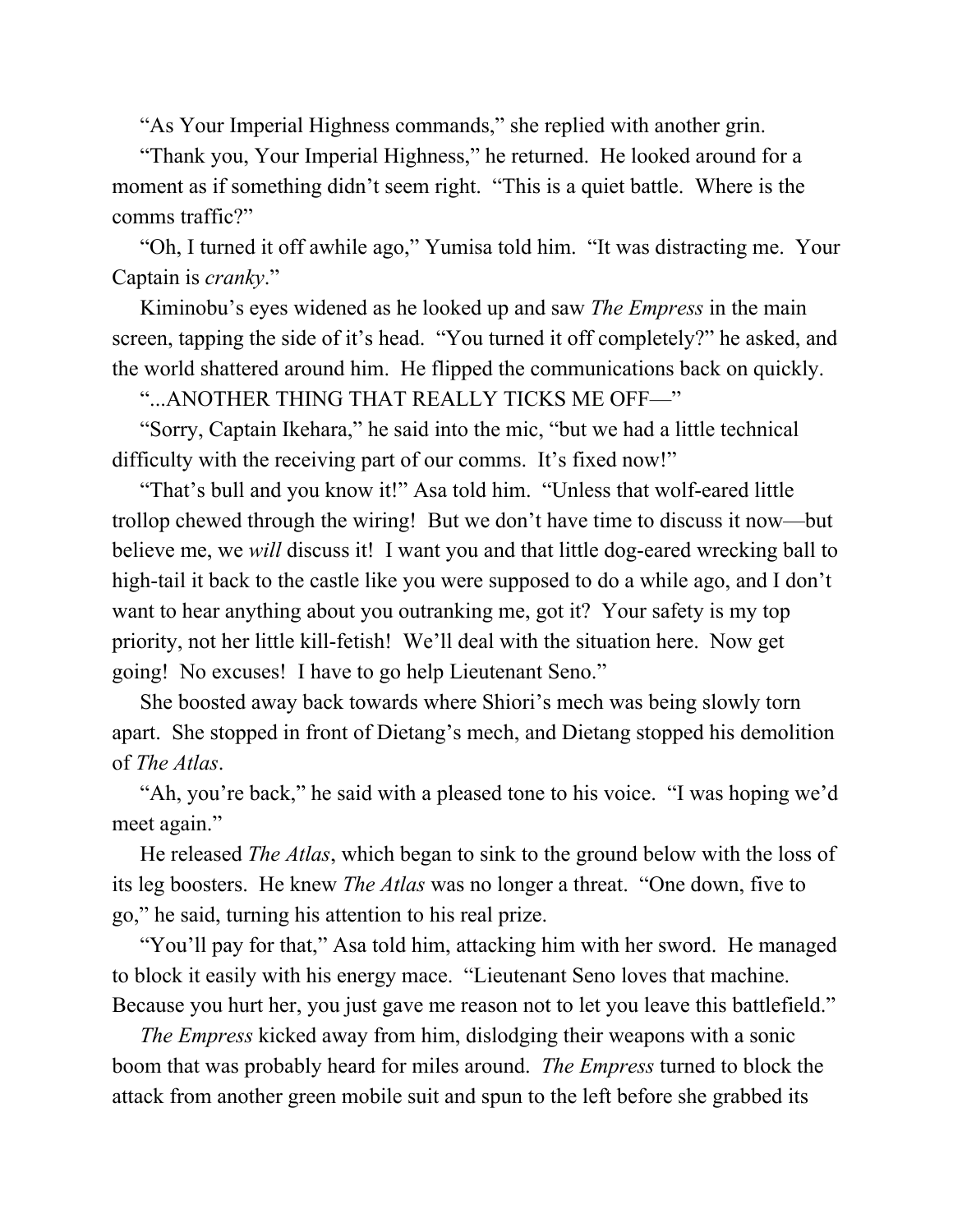arm and threw it down—crashing—into the ground below, enough to rattle the pilot but not really hurt the machine too much. Then she was on Arnea again almost before he could blink, but he dodged his mobile suit aside with the grace of a dancer. *The Empress* boosted to the same level as him in the sky and they stared at one another.

"You're definitely good," Asa told him. "You handle that machine well."

"Well enough to destroy you and your companions," Dietang said. "I'll admit, you got the jump on me earlier, but that's going to change now."

"So far, you are down several hundred—" She heard Yumisa's cackle again and winced. "—maybe thousand—and we have only lost *Atlas* and a handful of our own pilots." She checked her monitor and saw Shiori's mobile suit was still trying to get back into the battle but just couldn't make it. "And even she's still trying. But I understand why you're fighting, and if I were in your shoes, I'd probably be doing the same thing."

"Why did Vadora choose to side with the Empire it had spent two centuries trying to defeat instead of helping us?" Dietang asked. "If you had just joined us, perhaps we wouldn't be trying to arrest your King and Queen for crimes against humanity!"

"Crimes against humanity?" she asked. "That's going a bit far. I still don't know what this computer system you all are so afraid of is about, but I still intend to find out. As for you, I don't ask questions, I just kill whoever my King, Queen, and Prince tell me to kill. Today, that is you and your soldiers."

*The Empress* shot forward, and Dietang's mech blocked her sword strike again. Asa kicked in the boosters and pushed his mech back a little ways until she pushed him into another Uprising mobile suit and crippled its back thrusters. The second mobile suit collapsed, and the sound of the pilot screaming as he fell towards the ground was heard across all of the enemies' comms.

Asa slashed across the black mech's mace twice quickly and boosted back before attacking again with one strike and then another and another.

"Why am I having so much trouble with this guy?" she asked quietly. She looked at the monitors and saw that the others were doing okay keeping enemies away from Prince Kiminobu, and even *The Kingfisher* was handling itself well.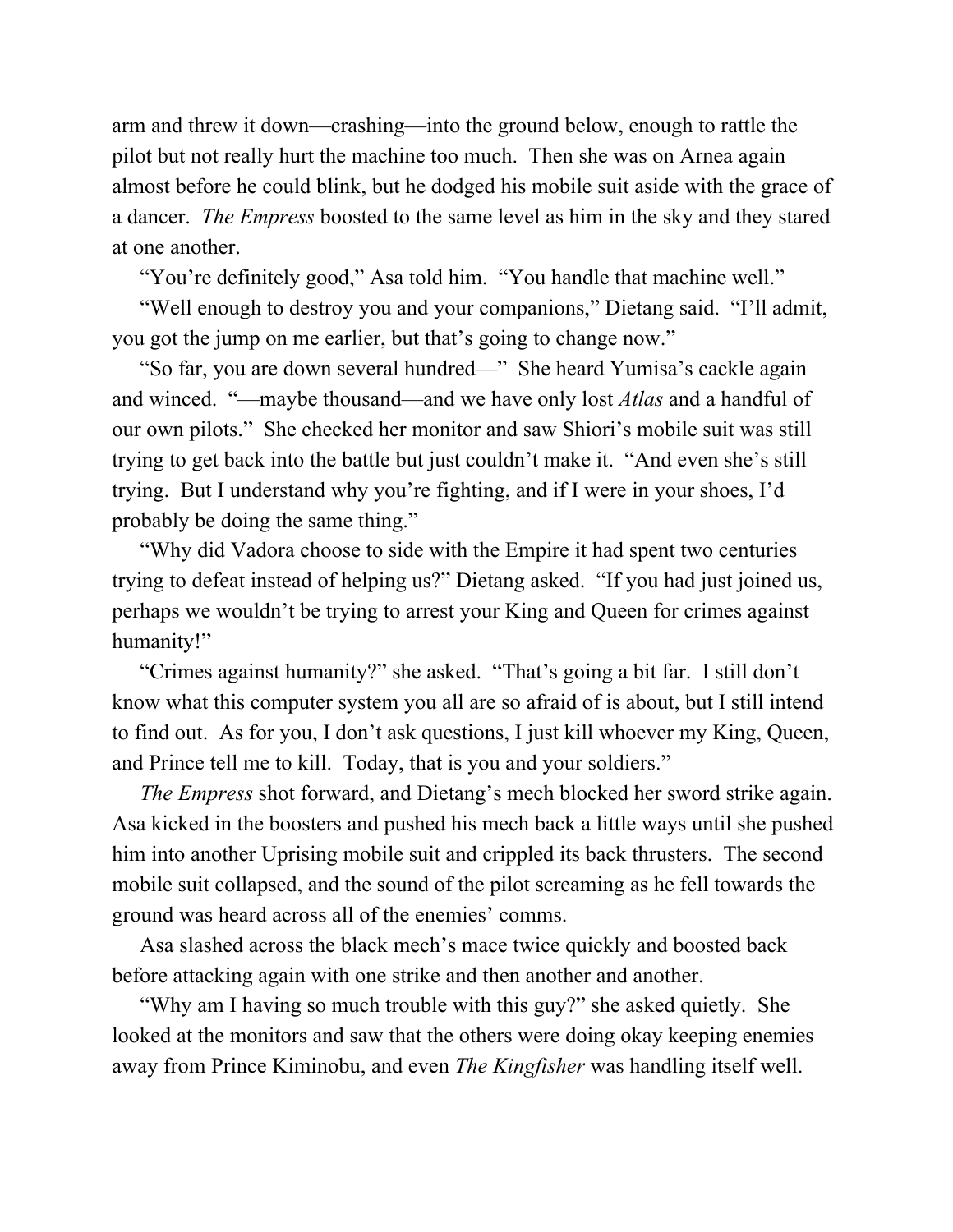"Get out of here, Highnesses," she told them again. "I don't want to have to order you again! I'm in charge of this battlegroup, not you!"

Asa flipped a couple of switches and turned her mech to avoid a kick from her opponent. As the black mech flew past her, she put away her mech's sword and quickly clasped its hands together and brought both elbows down hard on the black mech's back, hoping to damage its boosters. No luck. She grabbed the black mech and punched it hard across the face, sending it spinning away. She jumped after it.

"Let's see how you handle hand-to-hand combat," she said as she went in for the kill.

## \*\*\*\*\*

## "ATLAS!"

Kii cringed as Shiori's shrill cry came over the comms. "Your Highnesses, get back to the castle, please," she told Prince Kiminobu. "I don't want to have to explain to Captain Ikehara why you got yourself hurt if something happened to you."

"You do realize that's a command carrier up there," Kiminobu told her. "We're not leaving you alone to deal with it!"

"They haven't fired on us yet," Kii said. "Then again, if they did, they'd probably hit their own people before us considering they sorta outnumber us. But you and Princess Yumisa—"

"That bushy-tailed nihilist!" Asa cut in angrily.

"-have to get out of here now! You know Captain Ikehara is going to have a cow if you don't!"

"You'll be overwhelmed!" Kiminobu told her. "You can't possibly destroy them all, even with the help of the military!"

"We won't be able to destroy them if we're trying to protect you!" Rumiko told him angrily.

"Then let us protect you for a change!" he yelled determinedly. "Misa, ready The Royal Decree!"

"Ready the what?" She looked over her shoulder at him.

"It's something *The Kingfisher* told me about earlier," he said. He pulled up some information on a screen and sent it down to her. Yumisa read it over quickly,